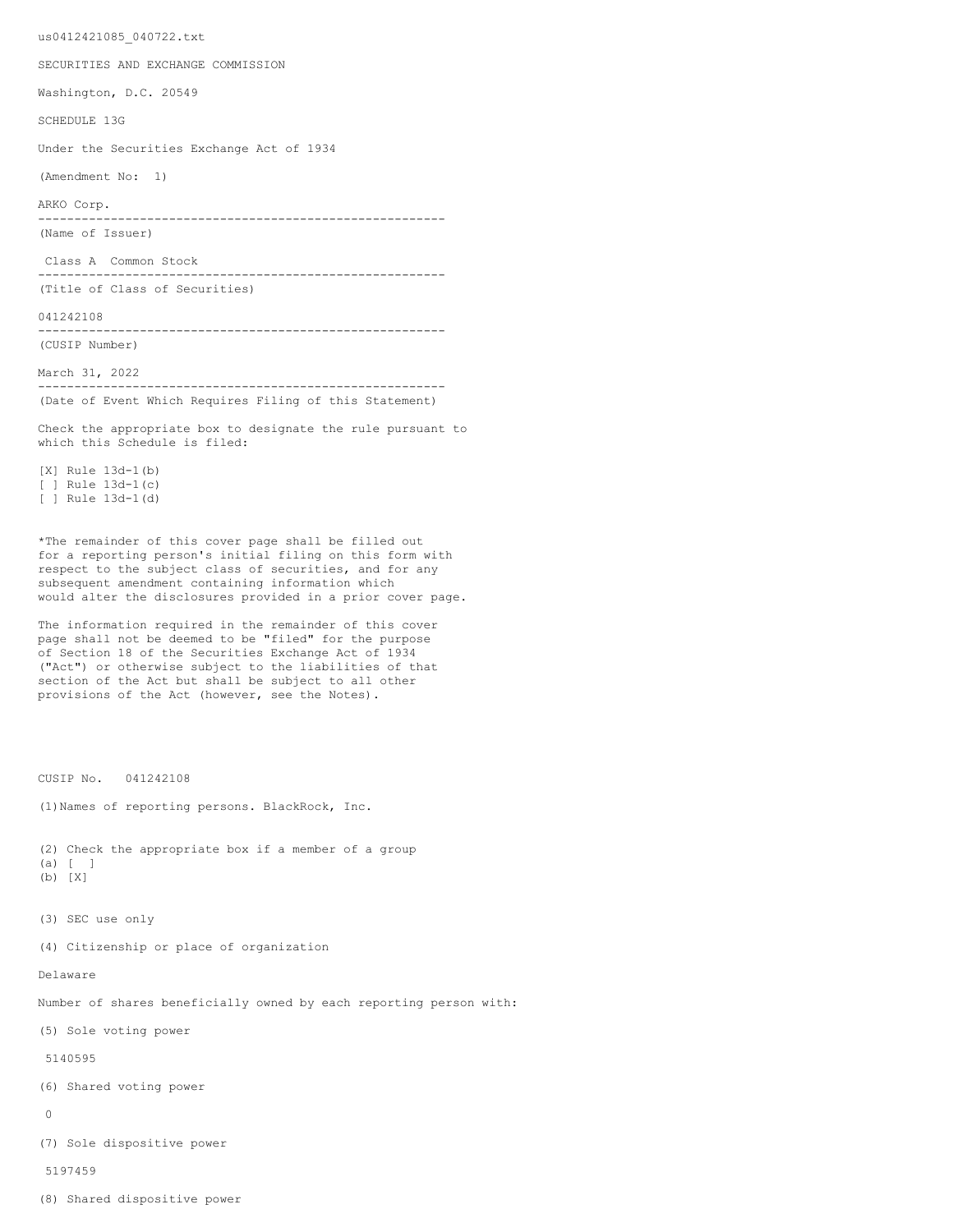0 (9) Aggregate amount beneficially owned by each reporting person 5197459 (10) Check if the aggregate amount in Row (9) excludes certain shares (11) Percent of class represented by amount in Row 9 4.2% (12) Type of reporting person HC Item 1. Item 1(a) Name of issuer: ----------------------------------------------------------------------- ARKO Corp. Item 1(b) Address of issuer's principal executive offices: ----------------------------------------------------------------------- 8565 MAGELLAN PKWY, SUITE 400 RICHMOND VA 23227 Item 2. 2(a) Name of person filing: ---------------------------------------------------------------------- BlackRock, Inc. 2(b) Address or principal business office or, if none, residence: ----------------------------------------------------------------------- BlackRock, Inc. 55 East 52nd Street New York, NY 10055 2(c) Citizenship: -------------------------------------------------------------------- See Item 4 of Cover Page 2(d) Title of class of securities: ------------------------------------------------------------------- Class A Common Stock 2(e) CUSIP No.: See Cover Page Item 3. If this statement is filed pursuant to Rules  $13d-1(b)$ , or  $13d-2(b)$  or  $(c)$ , check whether the person filing is a: [ ] Broker or dealer registered under Section 15 of the Act; [ ] Bank as defined in Section 3(a)(6) of the Act; [ ] Insurance company as defined in Section 3(a)(19) of the Act; [ ] Investment company registered under Section 8 of the Investment Company Act of 1940; [ ] An investment adviser in accordance with Rule  $13d-1$ (b)(1)(ii)(E); [ ] An employee benefit plan or endowment fund in accordance with Rule  $13d-1(b)$  (1)(ii)(F); [X] A parent holding company or control person in accordance with Rule 13d-1(b)(1)(ii)(G); [ ] A savings associations as defined in Section 3(b) of the Federal

Deposit Insurance Act (12 U.S.C. 1813); [ ] A church plan that is excluded from the definition of an investment company under section 3(c)(14) of the Investment Company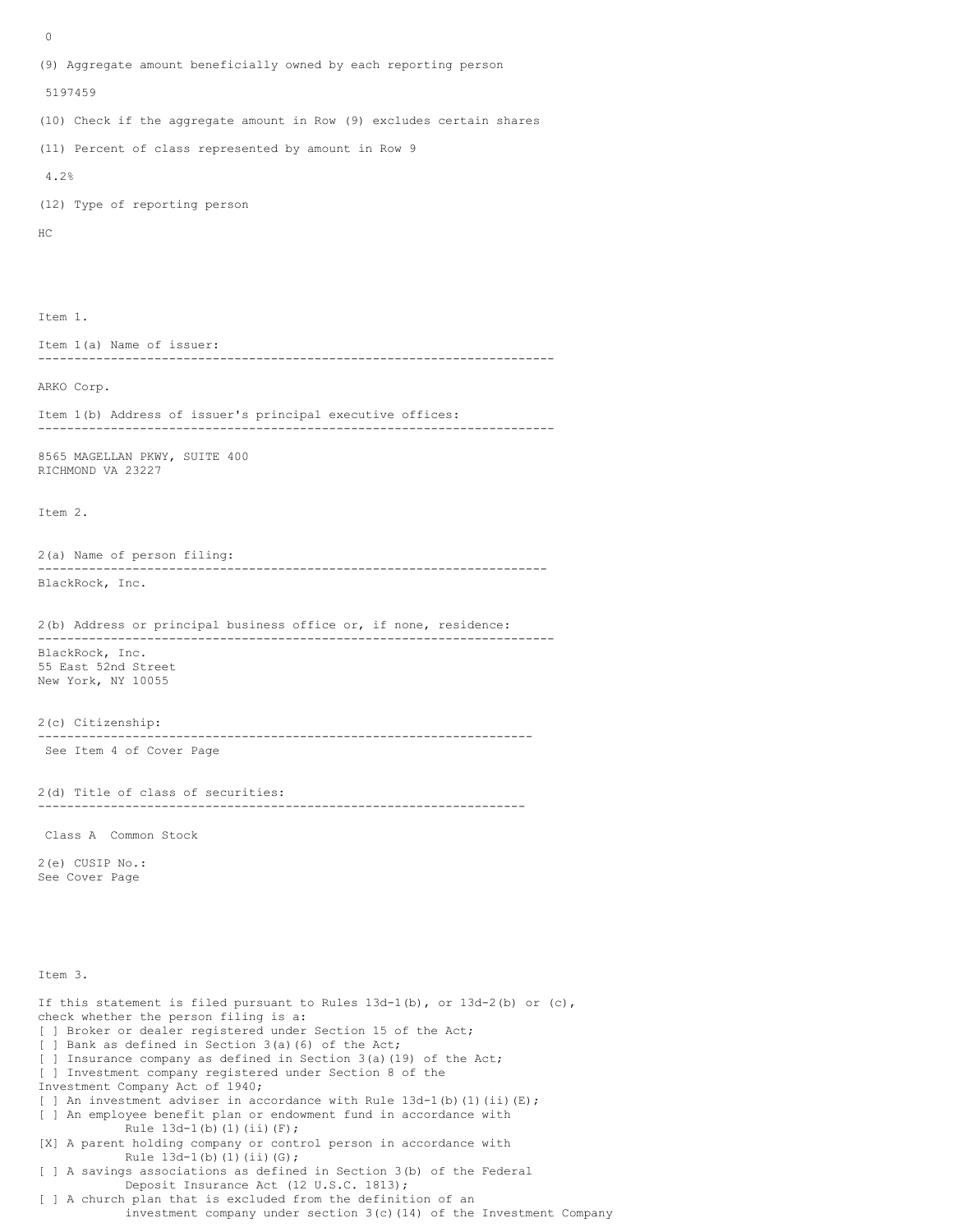Act of 1940; [ ] A non-U.S. institution in accordance with Rule 240.13d-1(b)(1)(ii)(J); [ ] Group, in accordance with Rule 240.13d-1(b)(1)(ii)(K). If filing as a non-U.S. institution in accordance with Rule  $240.13d-1$ (b)(1)(ii)(J), please specify the type of institution:

Item 4. Ownership

Provide the following information regarding the aggregate number and percentage of the class of securities of the issuer identified in Item 1.

Amount beneficially owned:

5197459

Percent of class

4.2%

Number of shares as to which such person has:

Sole power to vote or to direct the vote

5140595

Shared power to vote or to direct the vote

 $\cap$ 

Sole power to dispose or to direct the disposition of

5197459

Shared power to dispose or to direct the disposition of

 $\Omega$ 

## Item 5.

Ownership of 5 Percent or Less of a Class. If this statement is being filed to report the fact that as of the date hereof the reporting person has ceased to be the beneficial owner of more than 5 percent of the class of securities, check the following [ X ].

Item 6. Ownership of More than 5 Percent on Behalf of Another Person

[ N/A ]

Item 7. Identification and Classification of the Subsidiary Which Acquired the Security Being Reported on by the Parent Holding Company or Control Person.

See Exhibit A

Item 8. Identification and Classification of Members of the Group

If a group has filed this schedule pursuant to Rule 13d-1(b)(ii)(J), so indicate under Item 3(j) and attach an exhibit stating the identity and Item 3 classification of each member of the group. If a group has filed this schedule pursuant to Rule 13d-1(c) or Rule 13d-1(d), attach an exhibit stating the identity of each member of the group.

Item 9. Notice of Dissolution of Group

Notice of dissolution of a group may be furnished as an exhibit stating the date of the dissolution and that all further filings with respect to transactions in the security reported on will be filed, if required, by members of the group, in their individual capacity.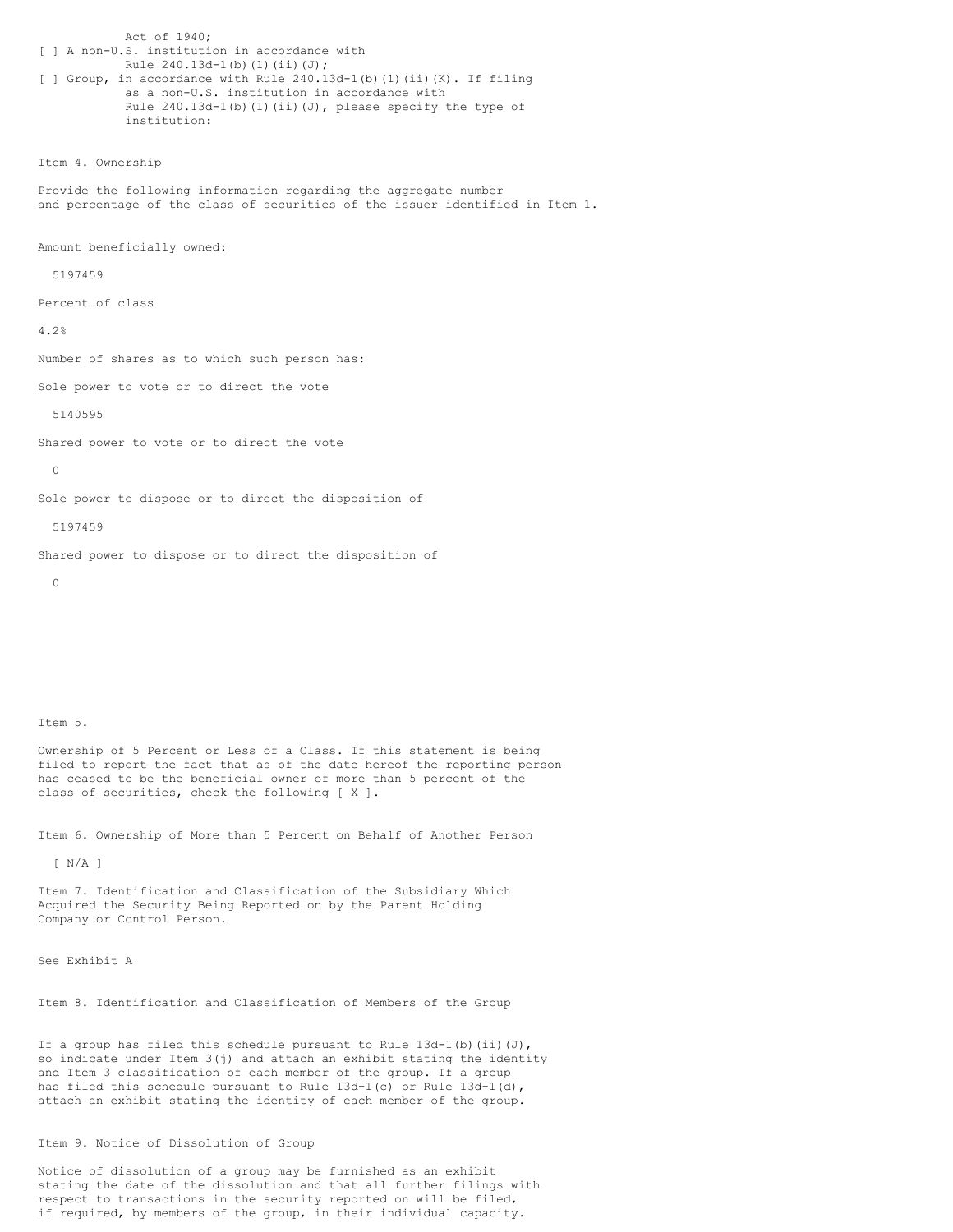See Item 5.

Item 10. Certifications By signing below I certify that, to the best of my knowledge and belief, the securities referred to above were acquired and are held in the ordinary course of business and were not acquired and are not held for the purpose of or with the effect of changing or influencing the control of the issuer of the securities and were not acquired and are not held in connection with or as a participant in any transaction having that purpose or effect.

Signature.

After reasonable inquiry and to the best of my knowledge and belief, I certify that the information set forth in this statement is true, complete and correct.

Dated: April 7, 2022 BlackRock, Inc.

Signature: Spencer Fleming

-------------------------------------------

## Name/Title Attorney-In-Fact

The original statement shall be signed by each person on whose behalf the statement is filed or his authorized representative. If the statement is signed on behalf of a person by his authorized representative other than an executive officer or general partner of the filing person, evidence of the representative's authority to sign on behalf of such person shall be filed with the statement, provided, however, that a power of attorney for this purpose which is already on file with the Commission may be incorporated by reference. The name and any title of each person who signs the statement shall be typed or printed beneath his signature.

Attention: Intentional misstatements or omissions of fact constitute Federal criminal violations (see 18 U.S.C. 1001).

Exhibit A

Subsidiary

BlackRock Advisors, LLC BlackRock Asset Management Canada Limited BlackRock Fund Advisors BlackRock Asset Management Ireland Limited BlackRock Institutional Trust Company, National Association BlackRock Financial Management, Inc. BlackRock Fund Managers Ltd BlackRock Asset Management Schweiz AG BlackRock Investment Management, LLC

\*Entity beneficially owns 5% or greater of the outstanding shares of the security class being reported on this Schedule 13G. Exhibit B

POWER OF ATTORNEY

The undersigned, BLACKROCK, INC., a corporation duly organized under the laws of the State of Delaware, United States (the "Company"), does hereby make, constitute and appoint each of Christopher Meade, Daniel Waltcher, Una Neary, Richard Cundiff, Charles Park, Enda McMahon, Arlene Klein, Con Tzatzakis, Karen Clark, David Maryles, Daniel Ronnen, John Stelley, Daniel Riemer, Elizabeth Kogut, Maureen Gleeson, Daniel Kalish and Spencer Fleming acting severally, as its true and lawful attorneys-in-fact, for the purpose of, from time to time, executing in its name and on its behalf, whether the Company